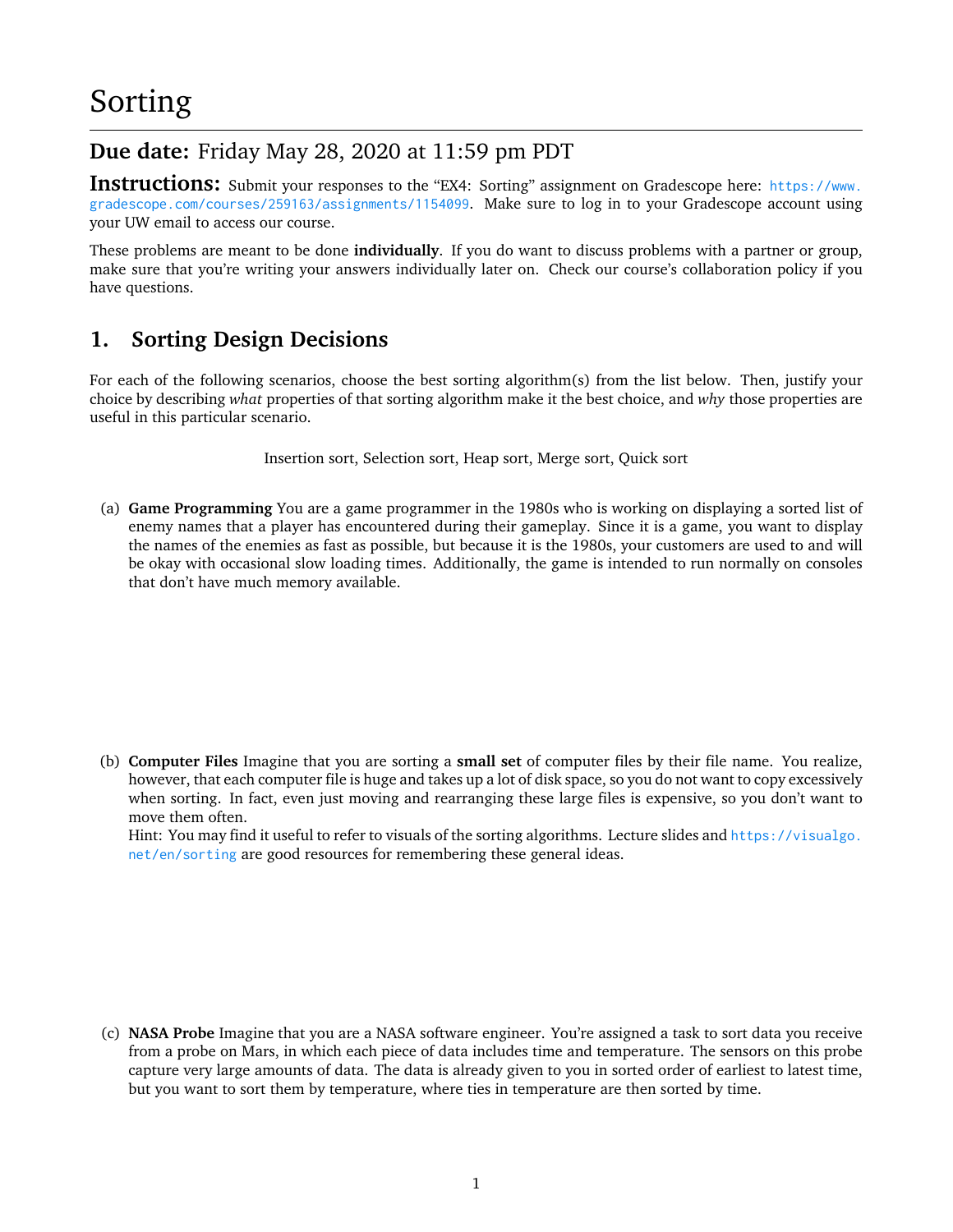### **2. Stable Sorts**

Consider the following Java class:

```
public class PlayingCard {
    public String suit;
    public int rank;
    public PlayingCard(String suit, int rank) {
        this.suit = suit;
        this.rank = rank;
    }
    public int compareTo(PlayingCard other) {
        return suit.compareTo(other.suit);
    }
}
```
This class is intended to represent an arbitrary [French Playing Card,](https://en.wikipedia.org/wiki/Standard_52-card_deck) so we restrict suit to be one of "spades", "clubs", "hearts", or "diamonds", and restrict rank to a value between 1 and 13 (inclusive). Beyond these restrictions, you do not have to be familiar with French playing cards to solve this problem. **Note:** this problem makes no assumptions about how these cards are being used – in particular, do not assume that all PlayingCard objects in the problem need to be from the same deck of cards.

In this problem, assume that PlayingCard objects are indistinguishable from one another if the values of their fields are equal. (That is, assume that we will never use  $=$   $=$  or care about any object references themselves when we examine the difference between sorting algorithm results).

#### **2.1. Choosing an Input**

Suppose we want to run a sorting algorithm on a list of 5 PlayingCard objects that uses the compareTo method to compare any two cards (note that it simply uses the underlying compareTo of the String suit field). Give a group of 5 PlayingCard objects where, if they were placed in a list **in any order** and fed into a sorting algorithm, Insertion sort and Selection sort would **always** result in the same output. *Hint:* recall that Insertion sort is a stable sort, but Selection sort is not.

#### **2.2. Choosing an Ordering Relation**

Now, suppose we want to modify the compareTo method of PlayingCard so that Insertion sort and Selection sort will result in the same output for **any** input list of PlayingCards. If that's possible, write Java or pseudocode that would replace the body of the 'compareTo' method above to achieve the desired effect. If it's not possible, describe in 2-3 sentences why it cannot be done. *Hint:* recall that Insertion sort is a stable sort, but Selection sort is not.

### **3. Time complexity in special cases**

Suppose we run a sort algorithm on an array of integers that every number is the same, for example, {1,1,1,1}. Write down the tight asymptotic running time for each of the following sorting algorithms:

- (a) Insertion sort.
- (b) Selection sort.
- (c) Merge sort.